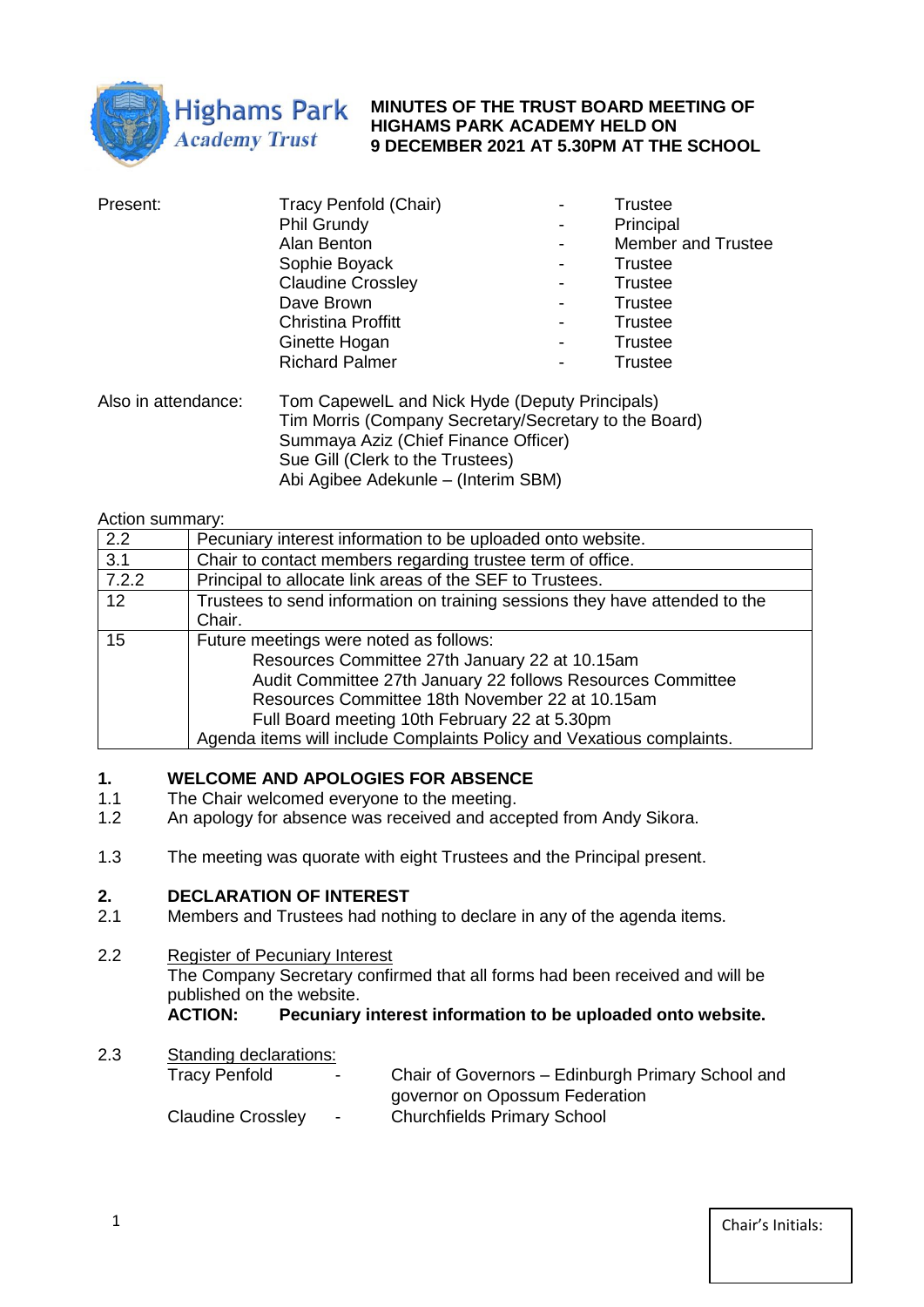# **3. TRUST BODY**

- 3.1 To confirm Trust Board Membership It was noted that Christina Proffitt's term of office will end on 17 March 2022. **ACTION: Chair to contact members regarding their term of office.**
- 3.2 The Company Secretary confirmed that the details held about Trustees on GIAS and Companies House were up to date.
- 3.3 Trustee Code of Conduct The Company Secretary confirmed that all were completed and returned.
- 3.4 Skills Audit

The Company Secretary confirmed that all were completed and returned apart from the Chair.

3.5 Keeping Children Safe in Education Trustees confirmed that they had read the guidance.

# **4. MINUTES OF THE FULL BOARD MEETING – 30 September 2021**

- 4.1 Trustees approved the previous minutes for content and accuracy.
- 4.2 Matters arising

These were noted from the agenda:

|                  | <u>THOUGHOLD HOLDGEHOLD LIDE GOODIGG.</u>                            |  |  |
|------------------|----------------------------------------------------------------------|--|--|
| 5.3              | Christina Proffitt's details were updated on Companies House         |  |  |
| 5.5              | Trustees completed the Code of Conduct                               |  |  |
| 5.6              | Trustees completed the skills audit                                  |  |  |
| 5.7              | The Chair directed trustees to LA safeguard training in May 2022     |  |  |
| $\overline{5.8}$ | The Chair emailed the training programme to Trustees                 |  |  |
| 13.1.1           | Feedback on the safeguarding audit was reported later in the meeting |  |  |
| 13.2             | The Safeguarding link report was uploaded                            |  |  |
| 17               | The letter from RSC was placed on the portal                         |  |  |

# **5. RESOURCES SCHOOL ITEMS – OVERVIEW (Part 1)**

## 8.3 October Monthly Finance Report

Summaya Aziz reported that there had not been much movement since the budget was set in July 2021. There was a variance surplus of £77,000 linked to two additional streams of income: The Tutoring programme and Pupil Premium recovery. These were noted separately and will be received in instalments. It was too early to set other variances. The pay increments will be paid from this month.

5.2 The Chair informed Trustees that Summaya Aziz will leaving the school at the end of term. She formally thanked her for her work wished her well for the future.

Summaya Aziz left the meeting.

# **6. SCHEDULE OF DELEGATION**

There were minor amendments to the document which was now on the portal. Trustees approved the document.

# **7. STRATEGIC SCHOOL ITEMS**

## 7.1 Covid and School update

7.1.1 The Covid update was noted, it was flagged that this continued to be problematic with staff and students. With the number of unplanned times off, the school has had to utilise far more temporary and supply teachers to keep the school running. The school now had its own cover teachers. Two of the four supply teachers had been on long term sickness absence.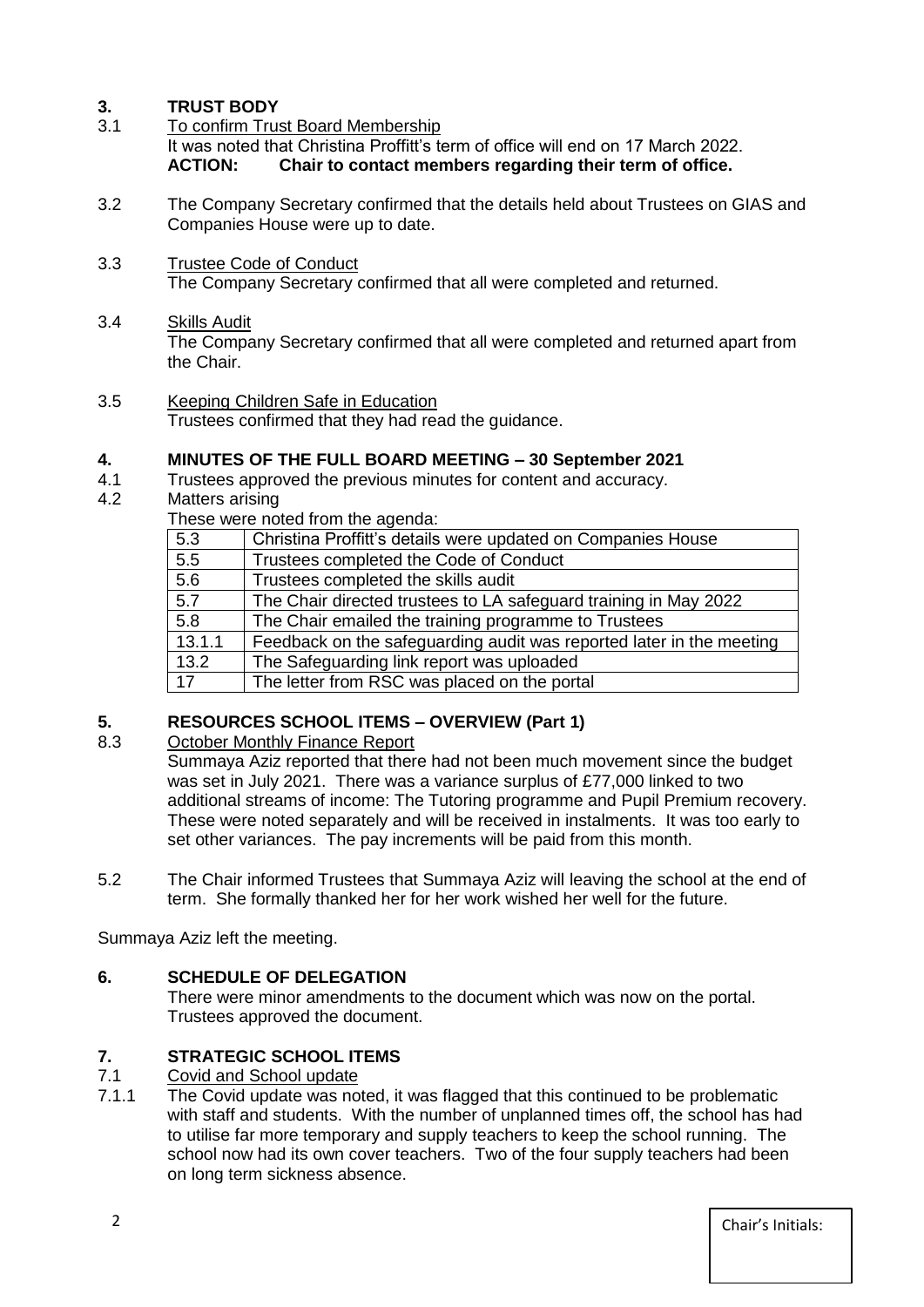# **Q: Did all sickness absence come out of the school budget?**

- A: All absence came from school budget.
- 7.1.2 After October half term, the school had hit the infection threshold of five linked cases or 10% of the year group (24). This had to be discussed with Public Health England. The local authority had judged the school as amber. There was a list of action/information to consider. The Principal informed the meeting that he was encouraging everyone to test. Approximately 530 tests were carried out a week. The school hosted a second vaccination evening.
- 7.1.3 There had been no formal assemblies and parents' evenings had moved back to online. No year groups have had to be closed. The school had tried to increase the frequency of positive staff engagement to try to counteract the negative burden. Trustees were given a staffing update. No teaching staff members were leaving. One support staff member had reduced their hours, an LSA and two members from the Finance Team were leaving at the end of term. Rather than recruit another CFO, it was decided to recruit a School Business Manager (SBM), whose job will be to oversee everything on the school site, including HR, administration, I.T. and maintenance. Abi Agibee Adekunle was currently the interim SBM. The Financial Controller post will be replaced like for like.
- 7.1.4 Re. school events, the Principal informed Trustees that there will be a Sixth Form open evening. If it was possible to be held as a face to face event, then times will be staggered, as they had to restrict the numbers of people coming into the school. The current Highams Park Year 11 students and parents will attend at a separate time to external Year 12 students and their parents. The impact of that will be that the school will shut for the other year groups last period and first period to allow preparation for and clearing away from the evening. This was supported by the Trustees.
- 7.1.5 The Principal informed Trustees that central government asked schools to provide students an opportunity to complete Covid tests on return to school in the new year. Tests will be made available to students when they return. On behalf of the Trust Board, the Chair echoed sentiments to the Principal, appreciation to the staff body for managing the current situation and keeping the school running and open.

# 7.2 School Evaluation Form (SEF)

- 7.2.1 Sections will be taken forward at the Academy Effectiveness Cttee. All Trustees were in receipt of the document and if they had any questions, they were asked to contact the authors of the sections. The SEF was shared across the SLT. Trustees can be linked up with different parts and members of staff.
- 7.2.2 It was noted that the SEF fed into the school development priorities. It was important that Trustees understood the strengths and weaknesses and how they were resolved.

## **Q: How were areas allocated?**

- A: This will be actioned at the next board meeting in February 2022. The Principal could draft a list. If Trustees had a preference, they were asked to let him know.<br>**ACTION: Principal**
- 7.3 School Holidays 22-23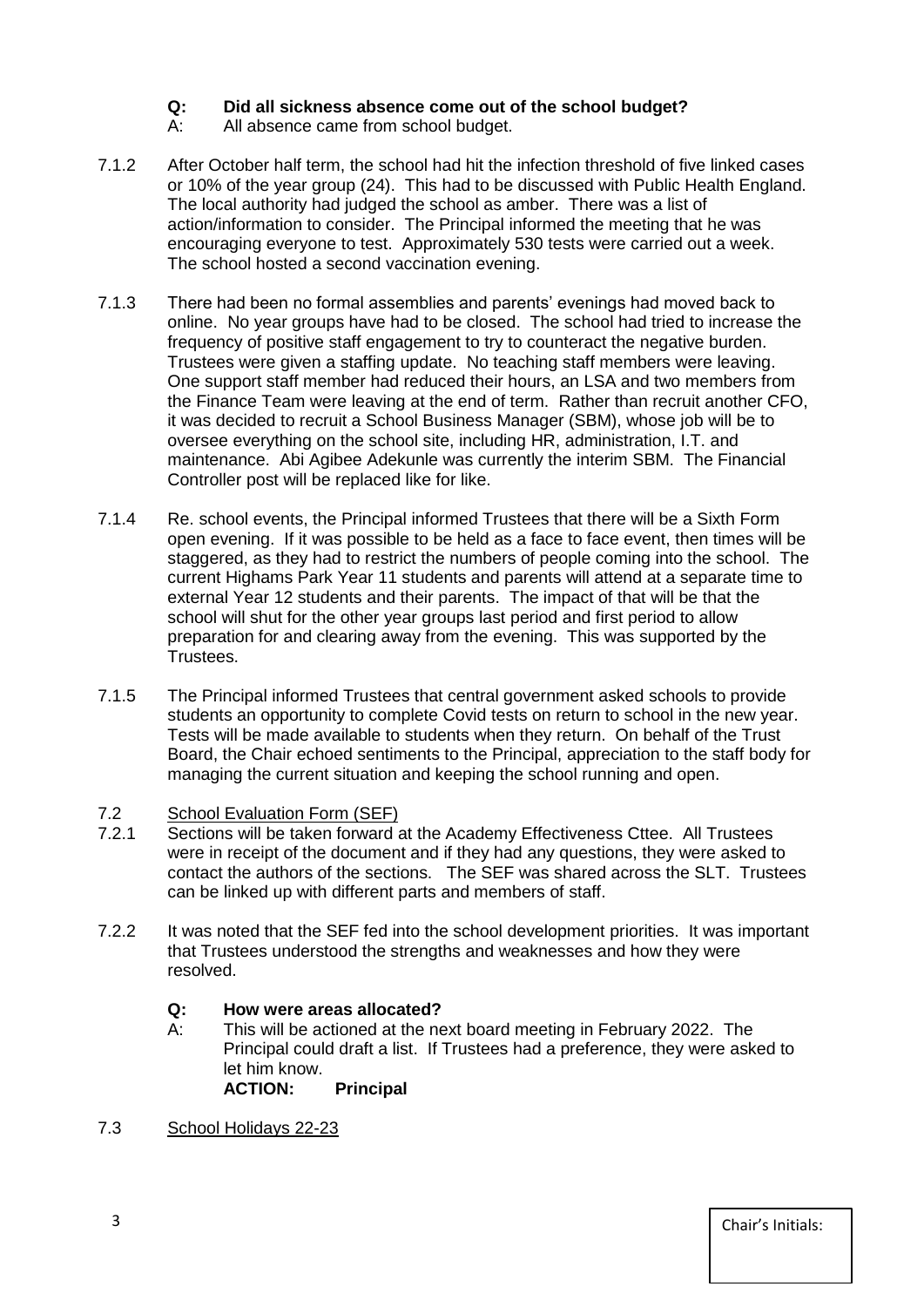- 7.3.1 Trustees approved the additional Bank Holiday to observe the Queen's Platinum Jubilee. This day had been added to the end of the Christmas 2021 holiday. Students will return on Wednesday 5 January 2022.
- 7.3.2 Trustees approved the School Dates for the academic year 22/23

# **8. RESOURCES SCHOOL ITEMS – OVERVIEW (Part 2)**

- 8.1 Feedback from Resources Committee Meetings held 14 October and 18 November
- 8.1.1 The Chair highlighted discussions at the meeting held on 18 November 2021 meeting about Looked After Children (LAC) and the need for a write off. Out of £24,000, £17,200 was an over estimation of accrued income. £6,800 was unclaimed LAC funding.
- 8.1.2 An assumption was made that the school would receive all the funding. The full amount was not received automatically and for some cases it was not appropriate to claim. The Resources Committee was now going to monitor that invoices were submitted on the system so that funding was received. This had no effect on the support given to the students, but it did have a detrimental effect on the budget. Trustees approved the write off of £24,000

## 8.2 Feedback from Risk and Audit Committee Meetings held on 14 October and 18 November

There was an internal scrutiny visit taking place. The work of Juniper was noted, with eight items of action. There was one outstanding item, the lettings rate to be approved. The risk register was reviewed and updated and was recently enhanced to include prioritisation. The Principal had identified the top six items. The next review will look at this . The process of tendering is to commence for the external auditor. Contact will be made with the dfe framework regarding procurement.

#### 8.3 October Monthly Finance Report This was discussed earlier in the meeting.

#### 8.4 Internal Audit Visit Report one This item was deferred, as it was not completed.

# **9. TEACHING AND LEARNING SCHOOL ITEMS – OVERVIEW**

# Pupil Premium Statements 21/22

It was noted that Cally Halkes had done some work with Claudine Crossley on this, using the new template. The statement will be published on the website by the end of term and will include additional funding streams and money spent on mental health. Trustees approved the statement for publication.

# **10. SAFEGUARDING**

10.1 Safeguarding Audit Feedback

The Chair reported that this will be tracked and reviewed. Online training was no longer available. Trustees could attend the training session run by Governor Services on 3 May 2022. This was part of the action plan generated from the local authority visit. .

# 10.2 Safeguarding link visit

The Chair and Claudine Crossley visited the school in November. The report was on the portal.

## **11. LINK TRUSTEE VISIT REPORTS**

# 11.1 SEND Link Visit report

Claudine Crossley met with Brian Dooley (SENDCO). This was more of an introductory meeting, they discussed interventions and CPD for staff. A training